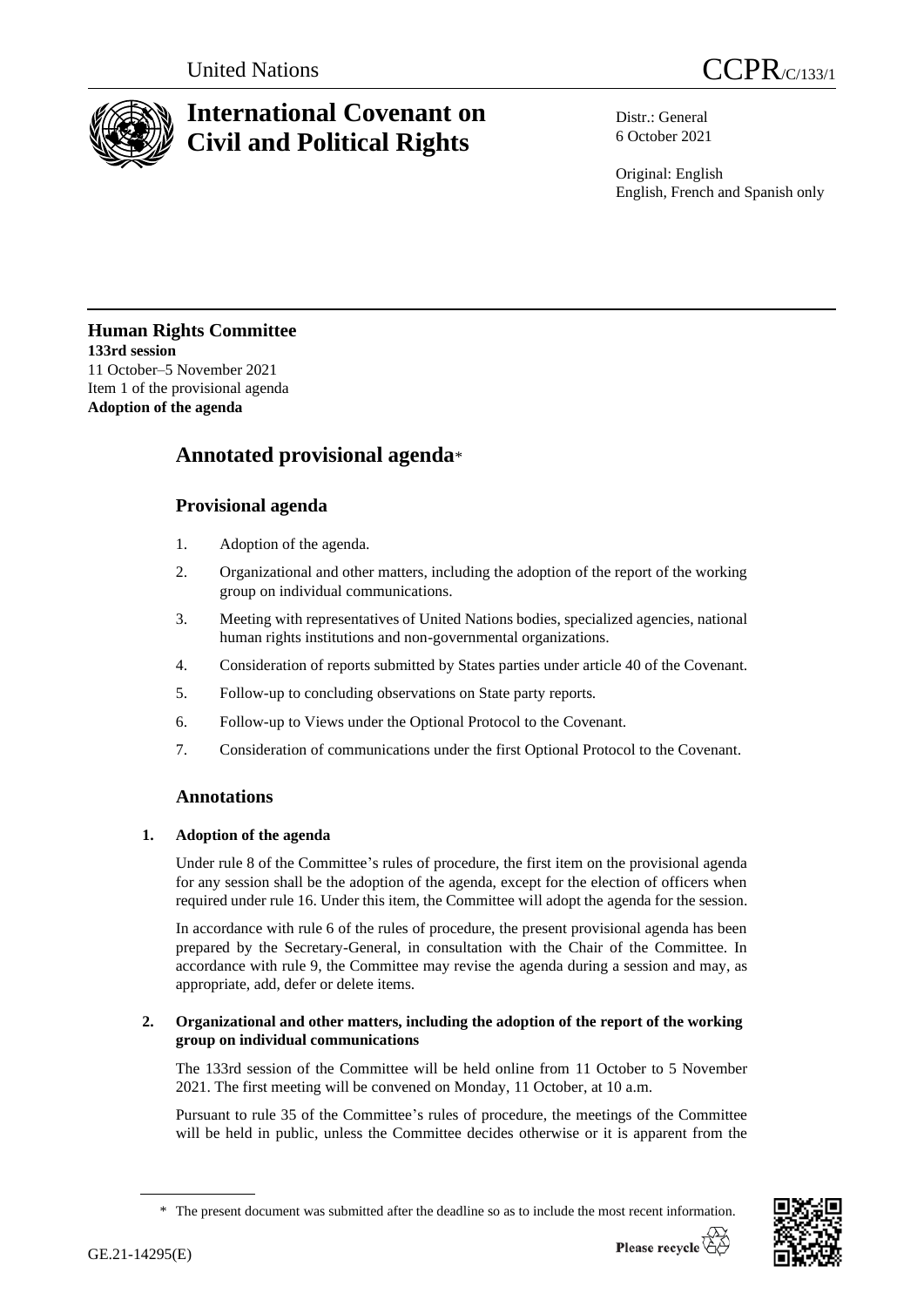relevant provisions of the Covenant or the Optional Protocol that the meetings should be held in private.

Under the present item, the Committee will consider miscellaneous issues relevant to the Committee's business.

#### **3. Meeting with representatives of United Nations bodies, specialized agencies, national human rights institutions and non-governmental organizations**

At each session, the Committee hears representatives of United Nations bodies, specialized agencies, national human rights institutions and non-governmental organizations. Accordingly, the following meetings have been scheduled: on 11 October, with United Nations bodies and specialized agencies, from 11 to 11.30 a.m.; and with national human rights institutions and non-governmental organizations, from 11.30 a.m. to 1 p.m.

#### **4. Consideration of reports submitted by States parties under article 40 of the Covenant**

The reports of Armenia, Botswana, Germany and Ukraine will be considered during the 133rd session of the Committee. A tentative schedule for the consideration of the reports, prepared in consultation with the Committee, is given below.

| <b>State</b>    | Report                                    | Date                                                              |
|-----------------|-------------------------------------------|-------------------------------------------------------------------|
| Germany         | Seventh periodic report<br>(CCPR/C/DEU/7) | Monday, 11 October, afternoon<br>Tuesday, 12 October, morning     |
| Armenia         | Third periodic report<br>(CCPR/C/ARM/3)   | Thursday, 14 October, afternoon<br>Friday, 15 October, morning    |
| <b>Botswana</b> | Second periodic report<br>(CCPR/C/BWA/2)  | Wednesday, 20 October, afternoon<br>Thursday, 21 October, morning |
| Ukraine         | Eighth periodic report<br>(CCPR/C/UKR/8)  | Monday, 25 October, afternoon<br>Tuesday, 26 October, morning     |

#### **Schedule for consideration of reports under article 40 of the Covenant**

In accordance with rule 68 of the Committee's rules of procedure, representatives of States parties may be present at the meetings of the Committee when their reports are examined. Accordingly, the Secretary-General has informed the States parties concerned of the dates on which their respective reports are scheduled for consideration by the Committee at its 133rd session.

Country report task forces will examine and adopt lists of issues prior to reporting for Azerbaijan, Greece and North Macedonia.

#### **5. Follow-up to concluding observations on State party reports**

The Special Rapporteur for follow-up on concluding observations will provide a progress report on her activities.

#### **6. Follow-up to Views under the Optional Protocol to the Covenant**

The Special Rapporteur for follow-up on Views will provide a progress report on his activities.

#### **7. Consideration of communications under the first Optional Protocol to the Covenant**

Mindful of the provisions under rule 107 of the Committee's rules of procedure, the working group on individual communications will meet online prior to the 133rd session, from 4 to 8 October 2021.